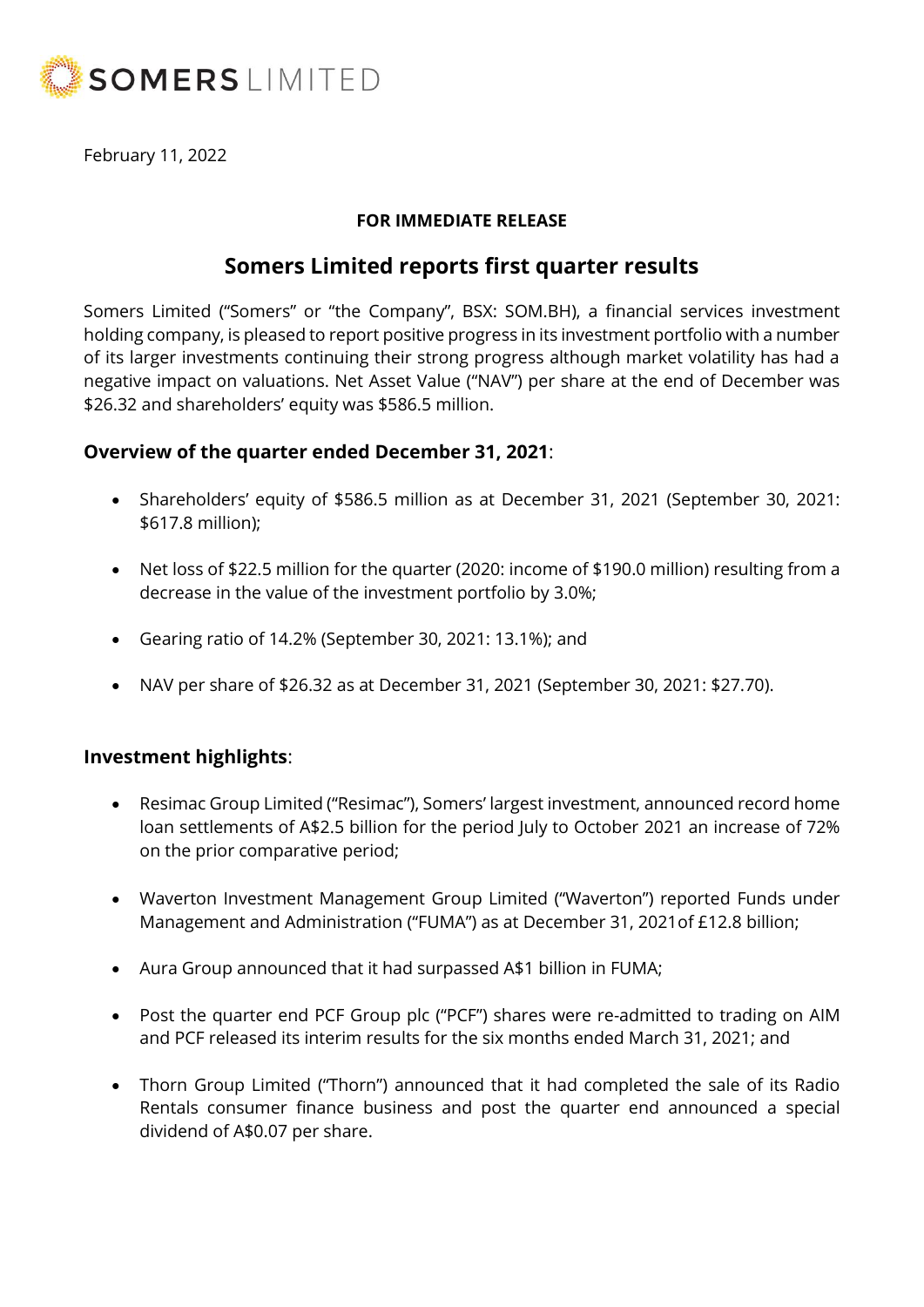

Commenting on the financial results, Peter Durhager, Chairman of Somers said:

"The first quarter of the financial year was characterised by volatility in the stock markets which has noticeably increased into 2022. Whilst our investee companies continue to perform well the listed share prices were under pressure during the quarter. As a result, our NAV per share decreased by 5.0% to \$26.32.

As global central banks commence and contemplate raising interest rates in 2022 and remove excessive liquidity from the financial system, combined with Covid-19 transitioning from a pandemic to being endemic, we believe that bouts of volatility may be more commonplace. However, it is important to note that the business models of our investee companies remain sound, and Somers is well positioned for this environment. The Board remains cautiously optimistic."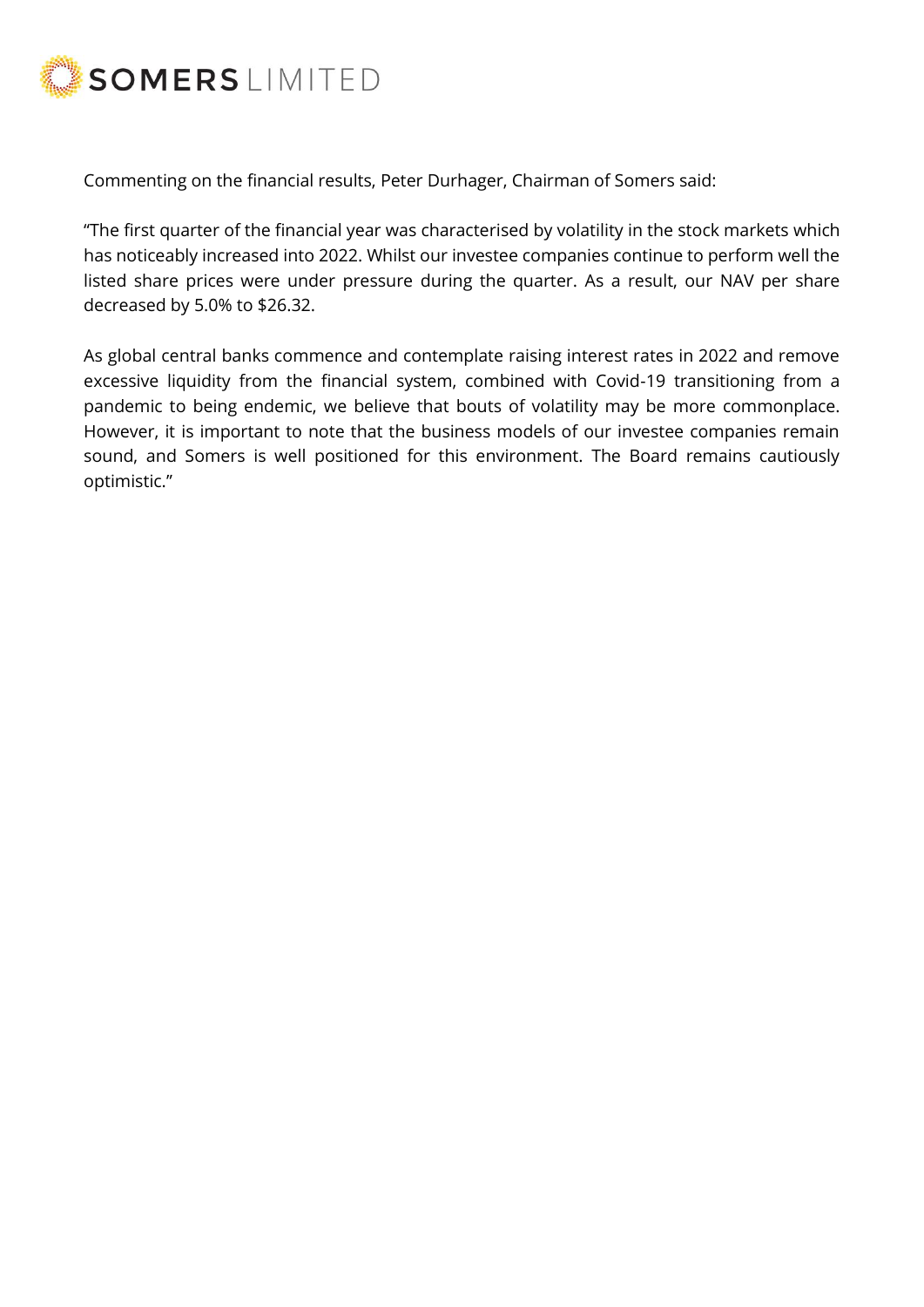

# **Summary of Somers' results for the quarter ended December 31, 2021**

#### **Introduction**

During the quarter, Somers' investment portfolio reduced by 3.0% owing to stock market volatility and consequently the Company recorded a \$24.4 million loss on its investment portfolio (2020: gain of \$179.9 million). This resulted in a net loss in the quarter of \$22.5 million (2020: gain of \$190.0 million) and the resultant loss per share was \$1.01 (2020: earnings per share of \$8.90).

The unrealised loss was principally due to a decrease in the value of the Company's largest investment, Resimac, whose share price decreased by 8.5% during the quarter despite continuing to report strong underlying performance. PCF's shares were re-admitted to trading on AIM at the end of January 2022 and the carrying value of these shares at December 31, 2021 was set at £0.14 being the average closing value of these shares for the five day period following recommencement of trading. Partially offsetting this were valuation increases at Waverton, which is experiencing further FUMA growth and positive financial performance and Thorn, whose share price increased almost 50% during the quarter following the announcement that it had completed the sale of its Radio Rentals consumer finance business.

Net foreign exchange gains were \$2.5 million for the quarter (2020: gain of \$25.0 million). As at December 31, 2021 95.7% of Somers' investment portfolio was exposed to foreign currencies, primarily Sterling and the Australian Dollar. Over the course of the quarter, both currencies increased in value versus the US Dollar, with the Australian Dollar increasing by 0.6% and Sterling by 0.3%. These exchange gains were primarily unrealised.

Somers' total assets decreased over the quarter to \$694.5 million (September 30, 2021: \$715.4 million) due to the valuation decreases and currency movements outlined above. The investment portfolio was \$640.8 million as at December 31, 2021 (September 30, 2021: \$660.7 million) with equity investments (\$632.3 million) accounting for 98.7% of this total. The remaining portfolio investments consisted of other financial investments. Within investments, Resimac at \$346.1 million, Waverton at \$127.9 million, and Thorn at \$32.7 million together represent 79.1% of total investments. Somers' net asset value per share ended the quarter at \$26.32 (September 30, 2021: \$27.70).

#### **Borrowings**

Total borrowings were \$78.7 million at December 31, 2021 (September 30, 2021: \$77.1 million) with a slight increase in the level of gearing to 14.2% (September 30, 2021: 13.1%).